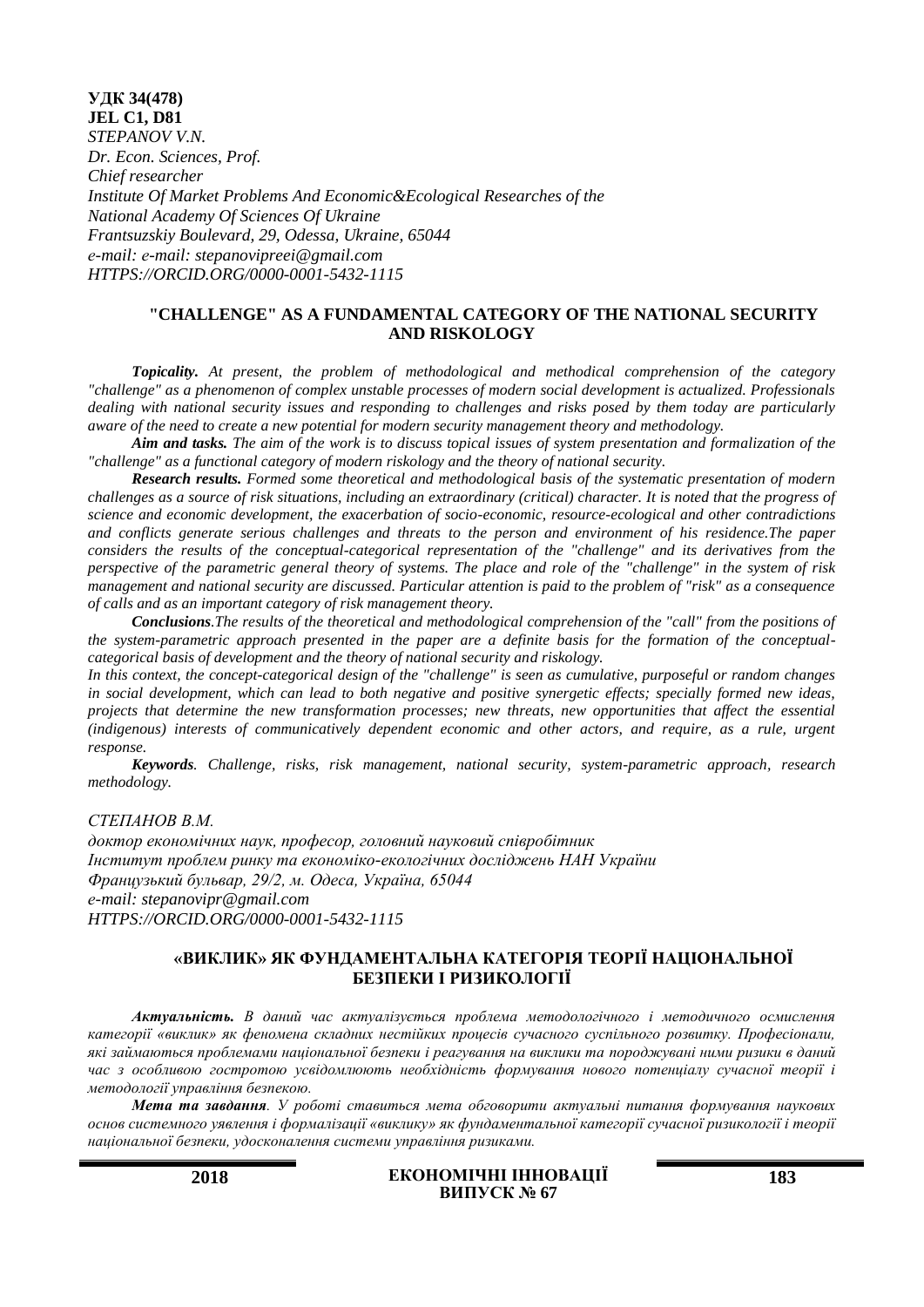*Ця мета зумовлює необхідність постановки певного комплексу задач і нового міждисциплінарного підходу до обґрунтування управлінських рішень по забезпеченню безпеки.*

*Результати. Сформований деякий теоретико-методологічний базис системного уявлення сучасних викликів як джерела ризикових ситуацій, в тому числі надзвичайного (критичного) характеру. Відзначається, що прогрес науки та економічного розвитку, загострення соціально-економічних, ресурсно-екологічних та інших протиріч і конфліктів породжують серйозні виклики та загрози людині та середовищу його проживання. У роботі розглядаються результати понятійно-категоріального уявлення «виклику» і його похідних з позицій параметричної загальної теорії систем. Обговорюються місце і роль «виклику» в системі управління ризиками і національною безпекою. Особлива увага звертається проблеми «ризику» як наслідок викликів і як важливої категорії теорії управління ризиками.*

*Висновки. Представлені в роботі результати теоретико-методологічного осмислення «виклику» з позицій системно-параметричного підходу є певною основою формування понятійно-категоріального базису теорії розвитку, теорії національної безпеки, і ризикології.*

*В цьому контексті понятійно-категоріальна конструкція «виклик» розглядається як кумулятивні, цілеспрямовані або випадкові зміни у суспільному розвитку, які можуть приводити як до негативних, так і позитивних синергетичних ефектів; спеціально сформовані нові ідеї, проекти, які обумовлюють нові трансформаційні процеси; нові небезпеки (загрози), нові можливості, що зачіпають істотні (корінні) інтереси комунікаційно залежних суб'єктів економічних та інших відносин, і вимагають, як правило, невідкладного реагування.*

*Ключові слова. Виклик, ризики, управління ризиками, національна безпека, системно-параметричний підхід, методологія дослідження.*

**Introduction.** Since the second half of the twentieth century there has been an increasing interest of scientists and managers in the problem of threats and dangers of economic, ecological, technogenic, militarypolitical and other nature, which in their integrated set determine the national security of the state.

In the modern science of national security, special importance is attached to the development of methodology and the theory of national security, risk management, etc. At the same time, there is a growing need for an appropriate refinement and deepening of the conceptual-categorical apparatus. Such a statement of the question, first of all, concerns such concepts as security, danger, threats, risks, damages, etc.

In this context, one should pay attention to such a category of security theory as a "challenge", which, in our opinion, is extremely important for understanding the problems of genesis and ontogeny of currently emerging threats and dangers, and for the formation of scientific bases for ensuring security.

**Analysis of recent researches and publications.** National security in the context of the problems of Ukraine is devoted to a fairly large number of works [1 - 3]. National security is one of the central problems of public administration aimed at ensuring the protection of the vital interests of the individual, society and the state from internal and external threats. The objects of national security management are the most diverse spheres of the state's life - socio-economic, resource-ecological, political, territorial, cultural, information, scientific and technical, etc. [4 - 6].

At present, in conditions of widespread aggravation and complication of threats and dangers in virtually all spheres of human activity, which are especially typical for modern Ukraine, the issues of the formation of a new nonclassical safety theory that takes into account the nonlinearity, instability, uncertainty and complexity of modern development processes are being actualized.

One of the important issues in the development of security theory is the formation of the conceptualcategorical apparatus corresponding to the requirements of time. These or other aspects of the formation of terms, concepts and categories in relation to the problems of research of national security problems were considered in the works of V.А. Lipkin [7, 8], V.A. Dergachev [9], etc. One of the fundamental concepts of the theory of national security - "national interests" is considered in detail in the work of B.V. Burkinsky and V.N. Stepanov [10, p. 9 - 13].

**Previously unsettled problem constituent.** Despite the rather large number of publications on security issues, the modern conceptual-categorical basis of the theory of security remains to some extent imperfect. In this regard, it is sufficient to point out one of the key concepts in this area, namely, "challenges (challenges)".

Aim and tasks. Proceeding from the foregoing, the aim of this article is to consider the concept of "challenge" as a fundamental category of security theory, which, firstly, would most fully describe and reflect the most significant properties and relations of the "challenge" in the system of various forms of national security; secondly, it could take place in a conceptual safety classifier as a specific type, type.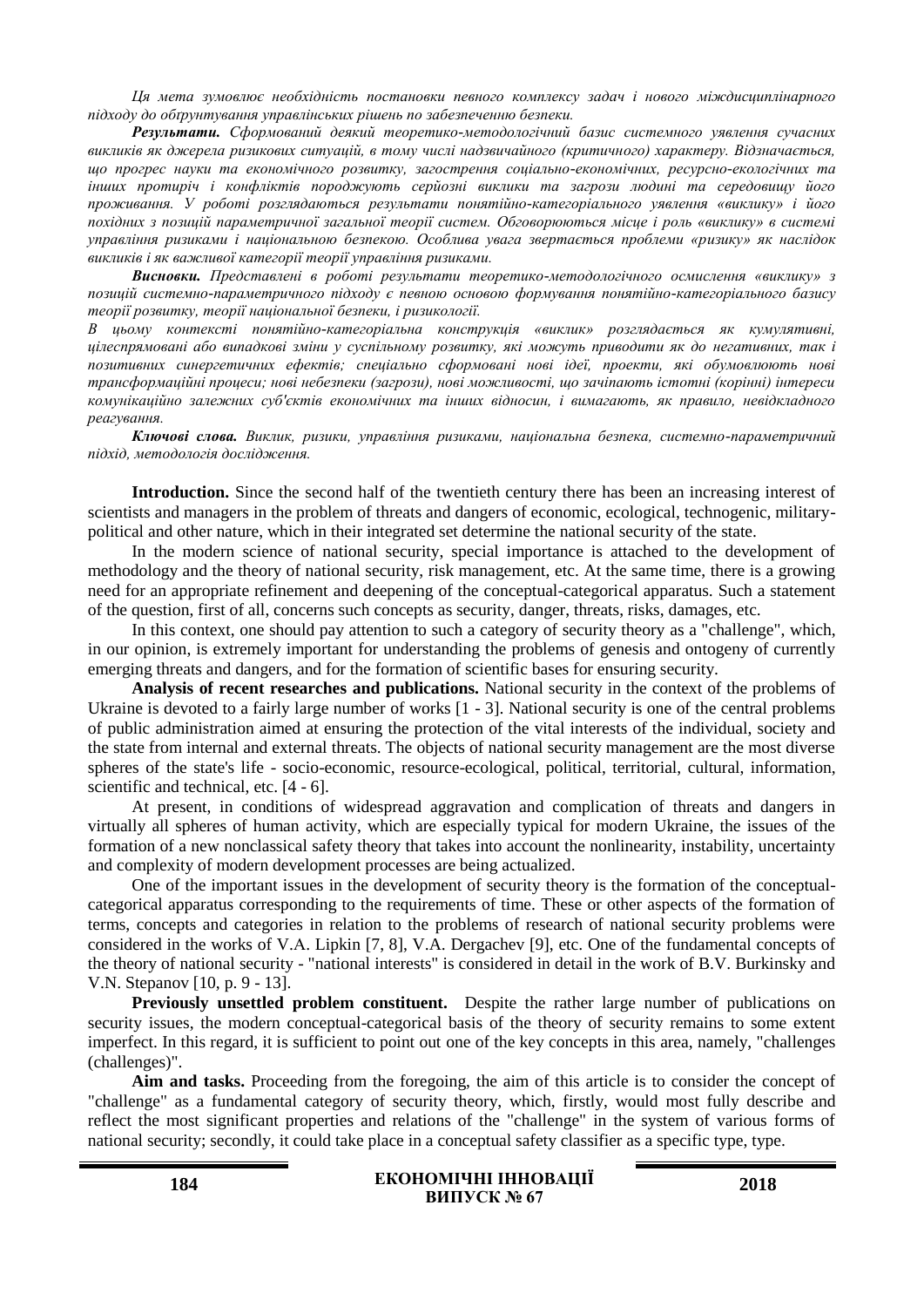**Results.** In modern dictionaries and reference books on economics, sociologists and other sciences, the concept of "challenge" does not occur. In the fundamental work of V.A. Dergachev "Geopolitical dictionary-reference book" [9, p. 96 - 97] this concept in the form of a challenge - and answer» is considered the well-known civilizational theory of the historical development of Arnold Toynbee in the multivolume work "Comprehension of history". Here, the "challenge-response" is associated with the "cycle of local civilizations", the viability of which is determined by the possibility of a consistent mastering of the living environment and the development of the spiritual principle in all types of human activity.

It should be emphasized that at the turn of the 20th - 21st centuries. the term "challenge", with the half-day of American political scientists, has received wide application, primarily in the geopolitical, geoeconomic and military-political spheres. The dynamism of modern transformational processes in social development, the conditioning of changes and the need for an adequate response predetermined the widespread use of this term.

In the work of the scientist-economist I. Petrenko [11, p. 150], an attempt is made to define the "challenge" as a factor or a set of factors and conditions, not necessarily aggressive (threatening) in nature, but requiring them to be taken into account and, accordingly, reacted on the part of the object.

In one of our works devoted to the problems of forming a theoretical and methodological basis for studying national problems, including economic and environmental security [12, p. 126] the concept of "challenge" is associated with such meaningful formulations as subjective cumulative goal-directed, deterministic or accidental changes in social development or the emergence of new ideas, projects (programs), causing new transformational processes (changes), new dangers and threats, new opportunities that affect the interests of communication-dependent objects of economic and other relations, and require an adequate response to a new situation on the part of the objects.

Below, we will try to consider a number of general and special issues in the formation of the category "challenge".

The general formalization of the security problem, taking into account the challenges and other factors of impact, can be represented as the following functional dependence for objects

 $F = f(C, P, H, T', R, N_e, D, M),$ 

where: C - challenges, P - problems, H - hazards, T - threats, R - risks, Ne - negative events, D damages, M - response mechanisms (anti-crisis management system).

Graphical interpretation of this dependence is represented in the form of a "safety pyramid", shown in Fig. 1.



Fig. 1. The place of "challenge" in the security system ("security pyramid")

Consider the place of the category of "challenge" in the system of national interests.

"Challenges" and "interests" in the system of national security are closely interrelated. Undoubtedly, "interest" is defined, on the one hand, as causality of the actions of individuals, the social community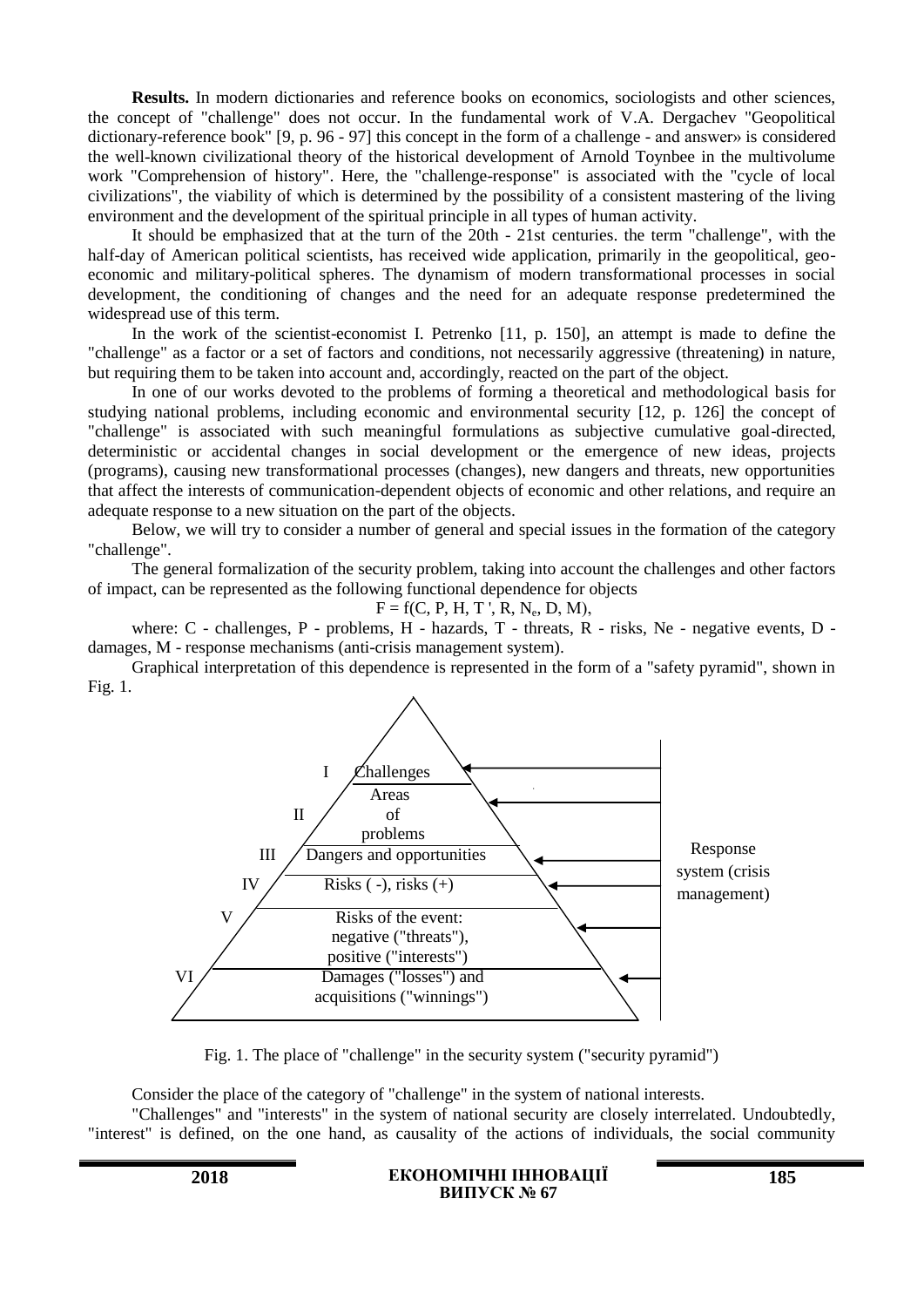(professional groups, classes, nations) and their social behavior, and on the other hand, external influences, including challenges as new dangers threats), and new opportunities.

In Fig. 2 shows the scheme of the dual effect of the "challenge", along with other factors (national idea, national values, the country's genetic code, etc.), on national interests, which was considered in [10, p. 12].

Challenging the system is a subjective change of at least one of the system parameters (the challenge subject), if it generates the probability of object change of other parameters of the system.

The system is defined by three parameters [13]:

- attributive concept, responsible for the properties (gradation) of the system;

- relational concept, responsible for internal relations (structure) in the system;

- the substrate responsible for identifying the system.



Fig. 2. Axiomatic model of the impact of the challenges of producing risks on the national interests of the state

The challenge can be formed not necessarily negative for the system by degradation, destructuring, deidentification, that is, the challenge can be positive or negative, depending on the expected synergistic effect.

A negative challenge is a threat. In general, the challenge is prerequisite to development - evolution, crisis, catastrophe (degeneration).

For challenges to socio-ecological and economic systems, we also apply the second postulate of I.V. Bestuzhev-Lada [14, p. 115], who argues that the quasi-elemental nature, that is, the practical uncontrollability of the vast majority of social processes or phenomena that can in principle be governed, allows us to refer to them in a certain sense as natural phenomena and to a certain extent abstract from the fundamental possibility of their modifying by means of control that substantially simplifies and facilitates both trend analysis and trend optimization, maximally revealing the great scientific potential of technological forecasting, that orientating not unconditional prediction, and to improve the effectiveness of decisions by purely conventional predictions as to "weighing" the consequences of proposed solution".

In the final part of this development, we consider it necessary to focus on the need to expand and deepen the theoretical and methodological studies of the problems of "challenges and risks" in the context of the development of the theory of national security (TNB). This formulation of the question is predetermined by the fact that the "challenge" and "risk" are actually the basic categories of the TNB. As is known, the conceptual-categorial apparatus is the initial basis of any theory. In this plan, we formulate a systemparametric model of the concept-categorical basis of the TNB, which is presented in The construction of this model is based on the ideas of the parametric general theory of systems [13], which we mentioned earlier. This theory of systems, using the so-called language of ternary description (from the position of "thing", "properties", "relations") allows solving the following problems within the framework of matrix-incidence analysis:

the qualitative account of the non-linearity of complex processes by comparing the variants by using several criteria;

choosing the best option from the set of possible options.

**Conclusions and further researches directions.** Summarizing the above, it is possible to formulate the main applied essence of the concept-categorical construction of the "challenge" in the socio-ecological and economic context, which has multiple dimensions.

#### **186 ЕКОНОМІЧНІ ІННОВАЦІЇ ВИПУСК № 67 <sup>2018</sup>**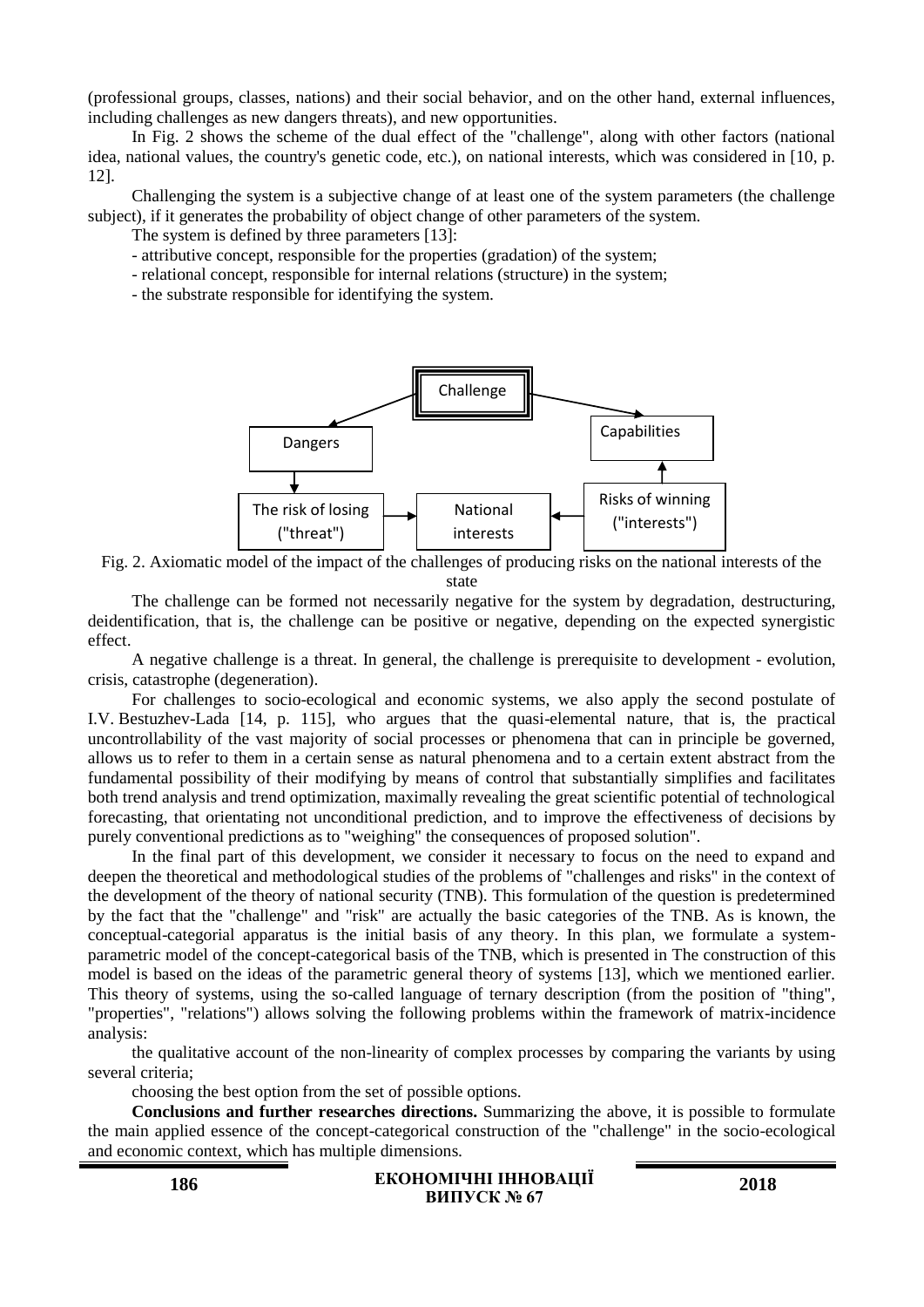1) In a broad sense, the "challenge" should be considered in the following sense:

– subjective cumulative, purposeful deterministic or accidental economic, social, environmental manifestations and other unexpected changes in social development that can lead to positive or negative synergistic subject-object effects;



Fig. 3. " Challenge" in the system of the system-parametric classification of national security

- it is also subjectively formulated new ideas, projects (programs), causing new serious transformation processes, changes in objects;

– these are new dangers (threats), new opportunities that affect the essential (root) interests of communicatively dependent subjects of economic, social, environmental and other relations and require an adequate and, as a rule, an urgent response to a new situation on the part of the facility.

2) Assessment of the challenges provides an opportunity to identify emerging problems of possible risk events and to search for possible effective solutions. The problem of "challenges" as a very important scientific and applied problem requires the expansion and deepening of research.

3) The "Challenge" should be considered as a fundamental category both of the theory of national security and of the theory of risks (riskology), within the framework of which the theoretical, methodological and applied tasks of ensuring the protection of the vital interests of man and citizen, society and the state, prevention and neutralization real potential threats to national interests.

## **ЛИТЕРАТУРА**

1. Стратегія національної безпеки України в контексті досвіду світової спільності: зб. ст. за матер. між народ. конф. / Гол. ред.. О.Ф, Белов. – К.: «Сатсанга», 2001. – 224 с.

2. Украина европейская безопасность. Международный научный семинар в Одессе 22-25 ноября 1996 г. (сокращенное изложение аудизаписи). – Одесса: Логос, 1997. – 56 с.

3. Горбулін В.П. Національна безпека: порядок денний для України / В.П. Горбулін, О.Ф. Белов, О.В. Литвиненко. – К.: ВД «СТИЛОС», 2009. – 126 с.

4. Концепція (Основы государственной политики) национальной безопасности Украины (Утверждена Постановлением Верховной Рады Украины, 16 января 1997 г. № 3/97-ВР) // Голос Украины, 1997. – № 19. – С. 5- 6.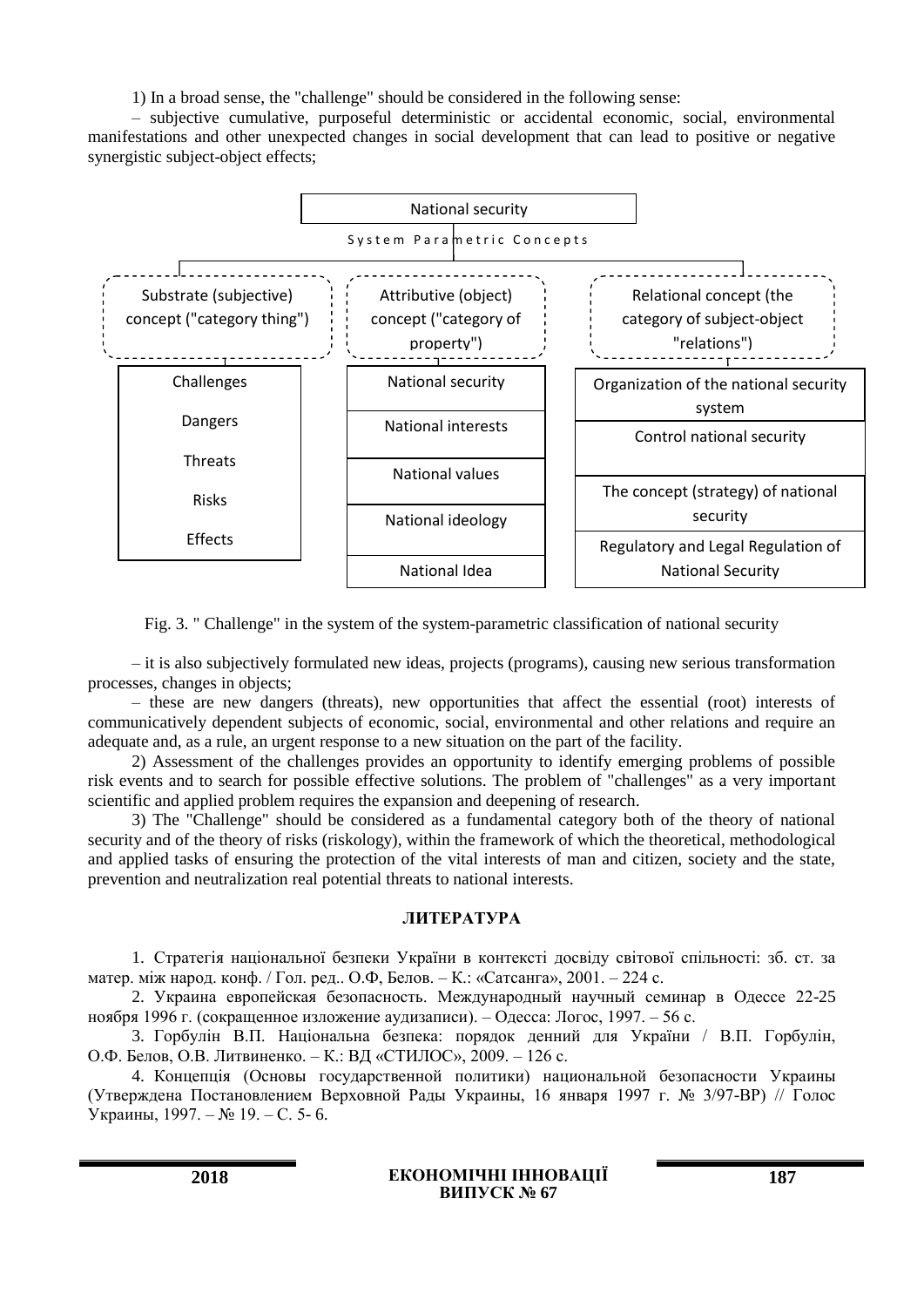5. Об основах национальной безопасности Украины : Закон Украины от 19 июня 2003 г. № 964-IV / Відомості Верховної Ради України. Офіційне видання. – 2003. – № 39. – С. 1202 – 1211.

6. Стратегія національної безпеки України [Електронний ресурс]. – Режим доступу: http:www.prszsdent.gov.ua/documents5728.html.

7. Ліпкан В.Л. Управління системою національної безпеки України / В.А Лііпкан. – К.: КНТ,  $2006. - 68$  c.

8. Ліпкан В.А. Національна безпека України: навчальний посібник. – К.: КНТ, 2009. – 576 с.

9. Дергачев В.А. Геополитический словарь-справочник. – К.: КНТ, 2009. – 592 с.

10.Буркинский Б.В. Методологические и прикладные основы исследования национальных и региональных интересов ( социо-эколого-экономический контекст) / Б.В. Буркинский, В.Н. Степанов. – Одесса: ИПРЭЭИ НАН Украины, 2011. – 72 с.

11.Петренко И. Индикативная система общей безопасности хозяйствующего субъекта / И. Петренко // Вопросы экономики. – 2008. – № 1. – С. 149-154.

12.Степанов В.Н. К вопросу формирования теоретико-методологического базиса изучения проблем национальной, в том числе экономико-экологической безопасности // Природные и природно-техногенные риски береговой зоны морей. Материалы международной конференции, г. Одесса. 7-11 сентября 2008 г. – Одесса: ИПРЭЭИ НАН Украины, 2008. – С. 125-126.

13.Уемов А.И. Основы формального аппарата параметрической общей теории систем // Системные исследования. Методологические проблемы: Ежегодник. – 1984. – М.: Наука, 1984. – С.

14.Бестужев-Лада И.В. Будущее предвидимо, но не предсказуемо: эффект Эдипа в социальном прогнозировании / И.В. Бестужев-Лада // Проблемы предсказуемости / Под ред. Ю.А. Кравцова. – М.: Центрком, 1997. – С. 211 – 220.

## **REFERENCE**

1. Stratehiia natsionalnoi bezpeky Ukrainy v konteksti dosvidu svitovoi spilnosti: zb. st. za mater. mizhnarod. konf. [The Strategy of National Security of Ukraine in the Context of the Experience of the World Community: a collection of articles on materials of the international. conf.]. (2001). К.: «Satsanga», 224 [in Ukranian].

2. Ukraina yevropeyskaia bezopasnost. Mezhdunarodnyi nauchnyy seminar v Odesse 22-25 noiabria 1996 g. (sokrashchennoie izlozhenie audizapisi) [Ukraine's European security. International Scientific Seminar in Odessa on November 22-25, 1996 (shortened presentation of audio recording)]. (1997). Odessa: Logos, 56 [in Russian].

3. Gorbulin, V.P., Belov, O.F.&Litvinenko, O.V. Natsionalna bezpeka: poriadok dennyi dlia Ukrainy [National Security: Agenda for Ukraine]. (2009). К.: VD «STILOS», 126 [in Ukranian].

4. Kontseptsiia (Osnovy gosudarstvennoi politiki) natsionalnoi bezopasnosti Ukrainy : Postanovlenie Verkhovnoi Rady Ukrainy ot 16 yanvaria 1997 g. № 3/97-VR) [Concept (Fundamentals of State Policy) of National Security of Ukraine : Resolution of the Verkhovna Rada of Ukraine, January 3, 1997 No. 3/97-ВР)]. (1997). Golos Ukrainy, 19, 5-6 [in Russian].

5. Ob osnovakh natsionalnoi bezopasnosti Ukrainy Zakon Ukrainy ot 19 iyunia 2003 g. № 964-IV [On the Fundamentals of National Security of Ukraine The Law of Ukraine of June 19, 2003 No. 964-IV]. (2003). Vidomosti Verkhovnoi Rady Ukrainy. Ofitsiine vydannia – Information from the Verkhovna Rada of Ukraine. Official edition, 39, 1202-1211[in Ukranian].

6. Stratehiia natsionalnoi bezpeky Ukrainy (Zatverdzheno Ukazom Prezydenta Ukrainy vid 12 liutoho 2007 r. № 105/2007) [Strategy of National Security of Ukraine (Approved by Decree of the President of Ukraine dated February 12, 2007 No. 105/2007)]. (2007). www.prszsdent.gov.ua/documents5728.html. Retrived from: http:www.prszsdent.gov.ua/documents5728.html.

7. Lipkan, V.A. (2006). Upravlinnia systemoiu natsionalnoi bezpeky Ukrainy [Management of the National Security System of Ukraine]. К.: КNТ, 68 [in Ukranian].

8. Lipkan, V.A. (2009) Natsionalna bezpeka Ukrainy: navchalnyi posibnyk [National Security of Ukraine: a manual]. К.: КNТ, 576 [in Ukranian].

9. Dergachev, V.A. (2009). Geopoliticheskii slovar-spravochnik [Geopolitical dictionary-reference]. К.: КNТ, 592 [in Ukranian].